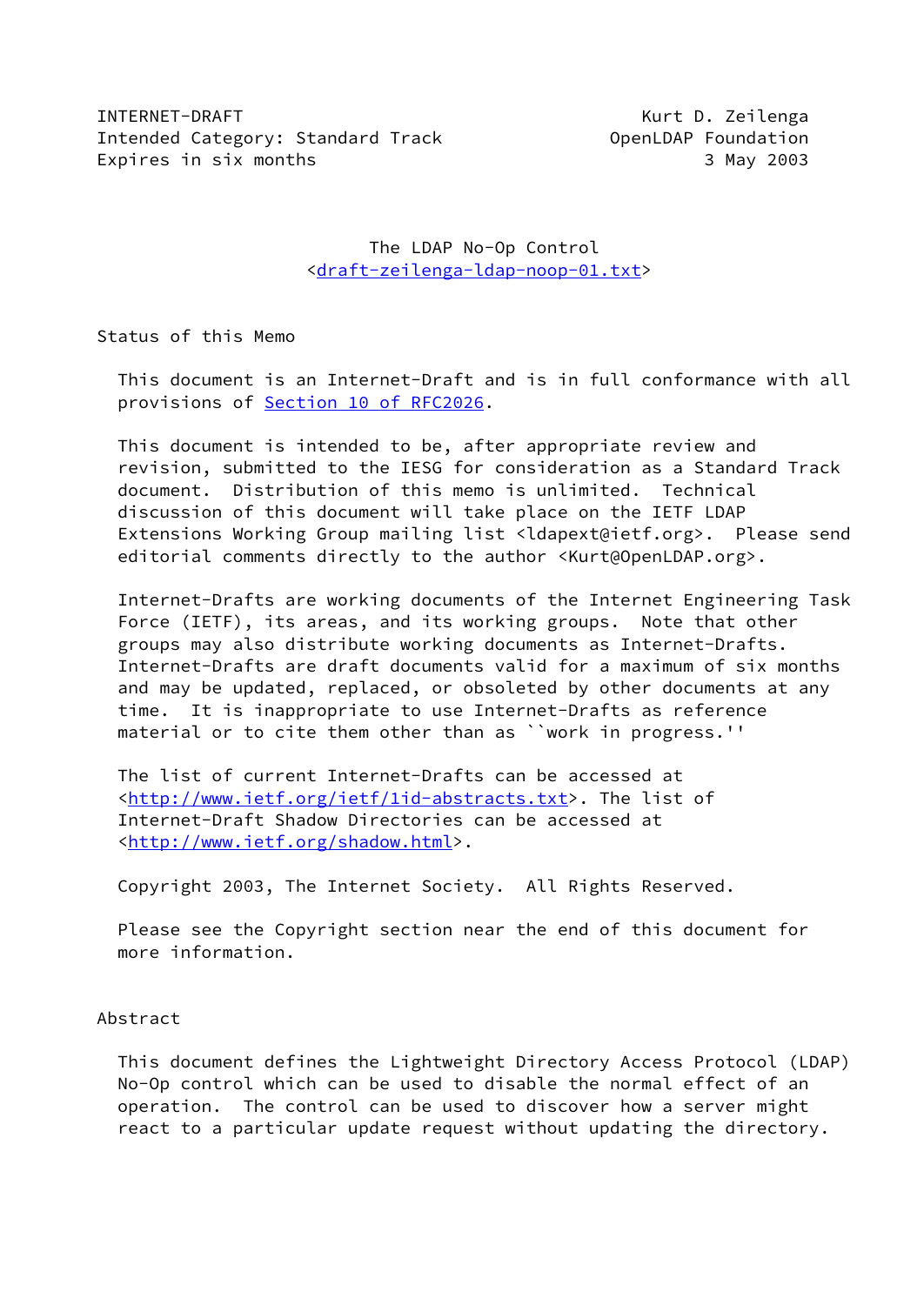## INTERNET-DRAFT [draft-zeilenga-ldap-noop-01](https://datatracker.ietf.org/doc/pdf/draft-zeilenga-ldap-noop-01) 3 May 2003

## <span id="page-1-0"></span>[1](#page-1-0). Overview

 It is often desirable to be able to determine if an operation would successful complete or not without having the normal effect of the operation take place. For example, an administrative client might want to verify that new user could update their entry (and not other entries) without the directory actually being updated. The mechanism could be used to build more sophisticated security auditing tools.

 This document defines the Lightweight Directory Access Protocol (LDAP) [\[RFC3377](https://datatracker.ietf.org/doc/pdf/rfc3377)] No-Op control. The presence of the No-Op control in an operation request message disables the normal effect of the operation.

For example, when present in a LDAP modify operation [\[RFC2251](https://datatracker.ietf.org/doc/pdf/rfc2251)], the modify operation will do all processing necessary to perform the operation but not actually modify the directory.

 The No-Op control is not intended to be used by user clients to determine "effective rights".

 The key words "MUST", "MUST NOT", "REQUIRED", "SHALL", "SHALL NOT", "SHOULD", "SHOULD NOT", "RECOMMENDED", "MAY", and "OPTIONAL" in this document are to be interpreted as described in [BCP 14](https://datatracker.ietf.org/doc/pdf/bcp14) [\[RFC2119](https://datatracker.ietf.org/doc/pdf/rfc2119)].

## <span id="page-1-1"></span>[2](#page-1-1). No-Op Control

The No-Op control is an LDAP Control [\[RFC2251](https://datatracker.ietf.org/doc/pdf/rfc2251)] whose controlType is 1.3.6.1.4.1.4203.1.10.2, criticality is TRUE, and controlValue is absent. Criticality of TRUE is REQUIRED to prevent unintended modification of the directory. There is no corresponding response control.

 The control is appropriate for LDAP Add, Delete, Modify and Modify DN operations [[RFC2251](https://datatracker.ietf.org/doc/pdf/rfc2251)].

 When the control is attached to an LDAP request, the server SHALL do all normal processing possible for the operation without modification of the directory. A result code other than success (0) means that the server is not able or willing to complete the processing for the reasons indicated by the result code. A result code of success (0) indicates that the server found no reason why the operation would fail if submitted without the No-Op control.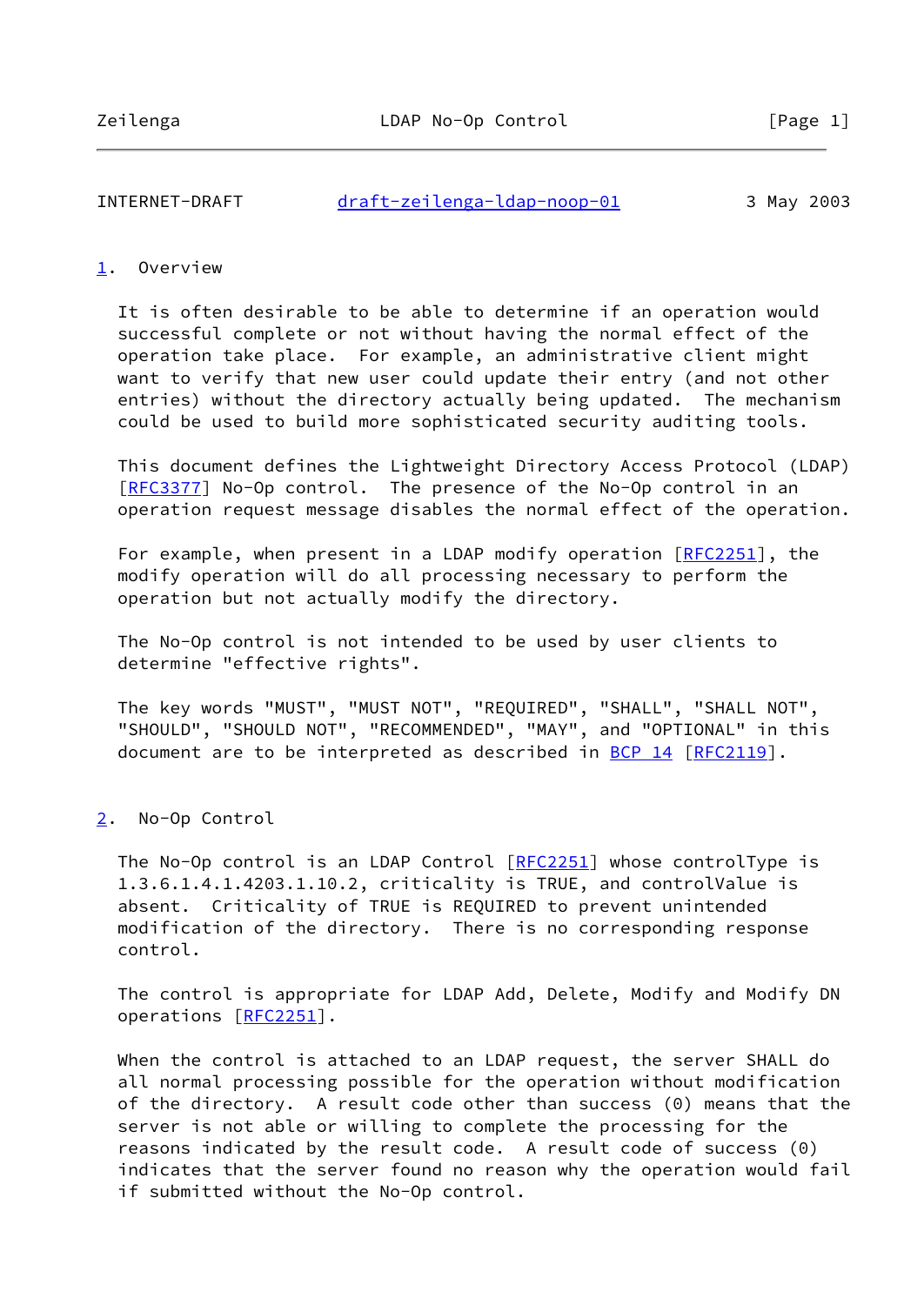Servers SHOULD indicate their support for this control by providing 1.3.6.1.4.1.4203.1.10.2 as a value of the supportedControl attribute type in their root DSE. A server MAY choose to advertise this extension only when the client is authorized to use this operation.

| Zeilenga | LDAP No-Op Control | [Page 2] |
|----------|--------------------|----------|
|          |                    |          |

| INTERNET-DRAFT | draft-zeilenga-ldap-noop-01 | 3 May 2003 |
|----------------|-----------------------------|------------|
|----------------|-----------------------------|------------|

<span id="page-2-0"></span>[3](#page-2-0). Security Considerations

 The No-Op control mechanism allows directory administrators (and users) to verify that access control and other administrative policy controls are properly configured. The mechanism may also lead to the development (and deployment) of more sophisticated security auditing tools.

 The No-Op control mechanism is believed not to introduce any security risks beyond those of the base operation it is attached to. Security considerations for the base operations, as well as general LDAP security considerations, are discussed discussed in RFCs comprising the LDAP Technical Specification [\[RFC3377](https://datatracker.ietf.org/doc/pdf/rfc3377)].

## <span id="page-2-1"></span>[4](#page-2-1). IANA Considerations

 This OID 1.3.6.1.4.1.4203.1.10.2 to identify the LDAP No-Op control. This OID was assigned [\[ASSIGN](#page-3-0)] by OpenLDAP Foundation, under its IANA-assigned private enterprise allocation [[PRIVATE\]](#page-3-1), for use in this specification.

Registration of this protocol mechanism is requested [\[RFC3383](https://datatracker.ietf.org/doc/pdf/rfc3383)].

<span id="page-2-2"></span> Subject: Request for LDAP Protocol Mechanism Registration Object Identifier: 1.3.6.1.4.1.4203.1.10.2 Description: No-Op Control Person & email address to contact for further information: Kurt Zeilenga <kurt@openldap.org> Usage: Control Specification: RFCxxxx Author/Change Controller: IESG Comments: none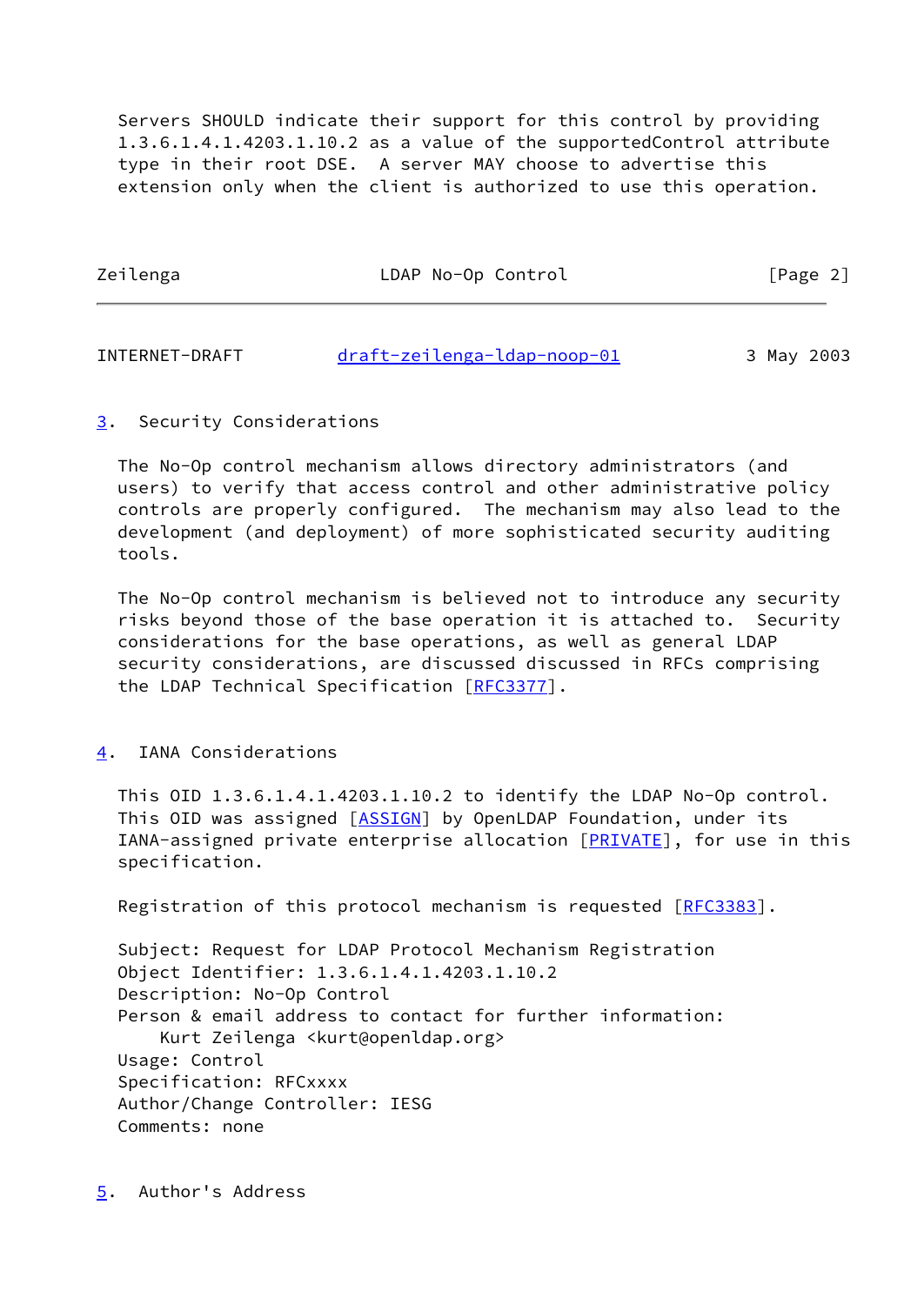Kurt D. Zeilenga OpenLDAP Foundation <Kurt@OpenLDAP.org>

<span id="page-3-2"></span>[6](#page-3-2). Normative References

 [RFC2119] S. Bradner, "Key words for use in RFCs to Indicate Requirement Levels", [BCP 14](https://datatracker.ietf.org/doc/pdf/bcp14) (also [RFC 2119\)](https://datatracker.ietf.org/doc/pdf/rfc2119), March 1997.

[RFC2251] M. Wahl, T. Howes, S. Kille, "Lightweight Directory Access

Zeilenga LDAP No-Op Control [Page 3]

INTERNET-DRAFT [draft-zeilenga-ldap-noop-01](https://datatracker.ietf.org/doc/pdf/draft-zeilenga-ldap-noop-01) 3 May 2003

Protocol (v3)", [RFC 2251](https://datatracker.ietf.org/doc/pdf/rfc2251), December 1997.

 [RFC3377] J. Hodges, R. Morgan, "Lightweight Directory Access Protocol (v3): Technical Specification", [RFC 3377](https://datatracker.ietf.org/doc/pdf/rfc3377), September 2002.

- <span id="page-3-3"></span><span id="page-3-0"></span>[7](#page-3-3). Informative References
	- [RFC3383] K. Zeilenga, "IANA Considerations for LDAP", [BCP 64](https://datatracker.ietf.org/doc/pdf/bcp64) (also [RFC 3383](https://datatracker.ietf.org/doc/pdf/rfc3383)), September 2002.
	- [ASSIGN] OpenLDAP Foundation, "OpenLDAP OID Delegations", <http://www.openldap.org/foundation/oid-delegate.txt>.
	- [PRIVATE] IANA, "Private Enterprise Numbers", [http://www.iana.org/assignments/enterprise-numbers.](http://www.iana.org/assignments/enterprise-numbers)

<span id="page-3-1"></span>Copyright 2003, The Internet Society. All Rights Reserved.

 This document and translations of it may be copied and furnished to others, and derivative works that comment on or otherwise explain it or assist in its implementation may be prepared, copied, published and distributed, in whole or in part, without restriction of any kind, provided that the above copyright notice and this paragraph are included on all such copies and derivative works. However, this document itself may not be modified in any way, such as by removing the copyright notice or references to the Internet Society or other Internet organizations, except as needed for the purpose of